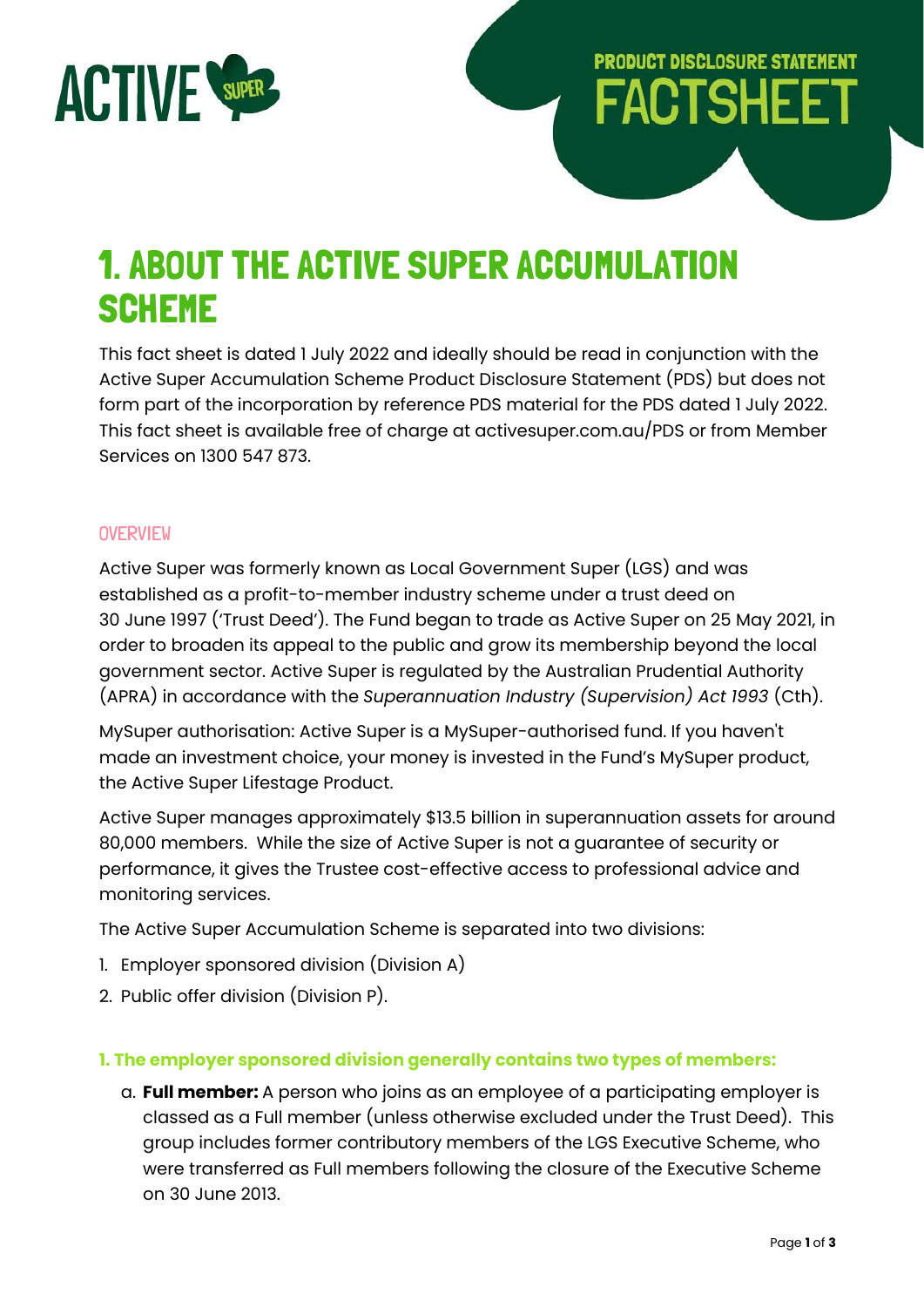- b. **Optional member:** If you are a member of the Active Super Retirement Scheme or Active Super Defined Benefit Scheme, you are eligible to have an Accumulation Scheme account as an Optional member to make additional contributions towards your super. This group may also include Optional members who transferred from the former LGS Executive Scheme.
- **2. The two types of members generally found in the public offer division are:**
	- a. **Transferred members:** If you leave the employment of a participating employer, your membership will be transferred from the employer sponsored division to the public offer division. This group also includes members of the former LGS Executive Scheme and the LGS Rollover Plan, who were transferred to the Active Super Accumulation Scheme when these products were closed.
	- b. **Personal members:** The public offer division is open to anyone eligible to join an Australian superannuation fund.

### ABOUT THE TRUSTEE

LGSS Pty Limited (ABN 68 078 003 497) is the Trustee of Local Government Super (ABN 28 901 371 321) ('Active Super').

The Trustee is a profit-to-member company solely engaged in the management and control of Active Super and its assets for the benefit of members.

The Trustee is responsible for managing Active Super including the safe keeping of assets and ensuring Active Super operates in accordance with the Trust Deed and superannuation law.

The Trustee is an APRA Registrable Superannuation Entity Licensee (L0001243) and also holds an Australian Financial Services Licence (licence no. 383558).

The Trustee engages external experts such as investment advisers, investment managers, administrators, custodians, accountants, solicitors and auditors to assist with its obligations.

The Trustee is located at:

Level 12, 28 Margaret Street Sydney NSW 2000 Tel: 1300 547 873 Web: activesuper.com.au

#### ABOUT THE SERVICE PROVIDERS

**Administrator**: The administrator of Active Super is Link Administration Holdings Limited (Link Group) (ABN 27 120 964 098)which attends to the day-to-day operations under a written service agreement.